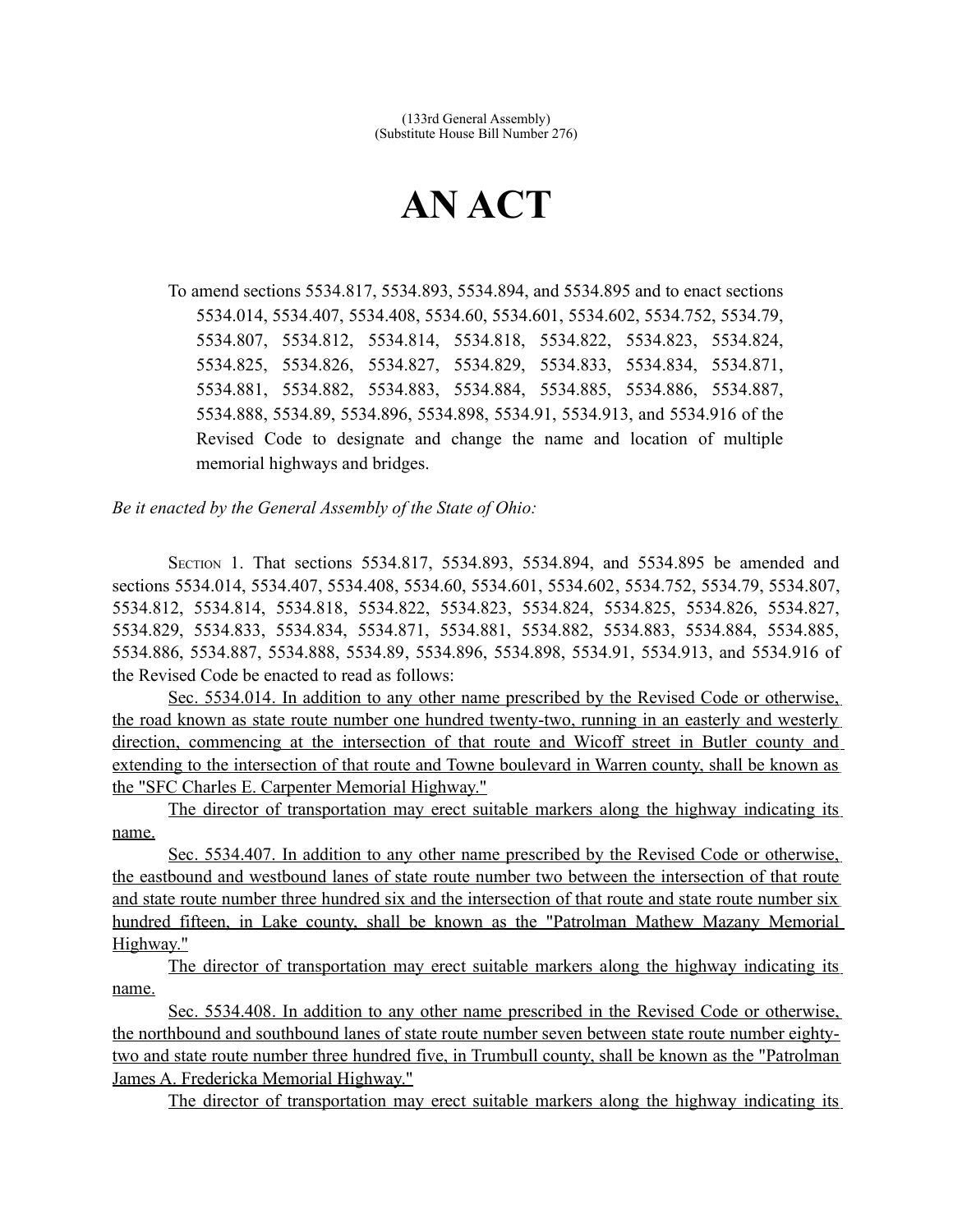## name.

 Sec. 5534.60. In addition to any other name prescribed in the Revised Code or otherwise, the northbound and southbound lanes of United States route number sixty-two between Staunton-Sugar Grove road and Greenfield Sabina road, in Fayette county, shall be known as the "PFC William Boggs , CPL Sam Boggs, and SGT Robert Boggs Memorial Highway."

The director of transportation may erect suitable markers along the highway indicating its name.

Sec. 5534.601. In addition to any other name prescribed in the Revised Code or otherwise, the northbound and southbound lanes of state route number one hundred eight between the southern border of Henry county and the northern border of Henry county shall be known as the "RDML Alene Duerk Memorial Highway."

The director of transportation may erect suitable markers along the highway indicating its name.

 Sec. 5534.602. In addition to any other name prescribed in the Revised Code or otherwise, the northbound and southbound lanes of state route number sixty-six between Houston road and Roeth road, in Shelby county, shall be known as the "SFC Charles Gregory Huston Memorial Highway."

 The director of transportation may erect suitable markers along the highway indicating its name.

 Sec. 5534.752. The bridge spanning the Maumee river in Henry county and being a part of the highway known as state route one hundred nine shall be known as the "Damascus Bridge."

The director of transportation may erect suitable markers upon the bridge or its approaches indicating its name.

Sec. 5534.79. The eastbound lanes of interstate route number seventy between the intersection of that route and interstate route number seventy-one and the intersection of interstate route number seventy and the James road exit, in Franklin county, shall be known as the "Justice Robert Duncan Memorial Highway."

The director of transportation may erect suitable markers along the highway indicating its name.

 Sec. 5534.807. In addition to any other name prescribed by the Revised Code or otherwise, the eastbound and westbound lanes of state route number sixty-three between the intersection of that route with state route number seven hundred forty-one and the intersection of that route with Neil Armstrong way, in Warren county only, shall be known as the "SFC John E. Conger, Jr. Memorial Highway."

The director of transportation may erect suitable markers along the highway indicating its name.

 Sec. 5534.812. In addition to any other name prescribed in the Revised Code or otherwise, the northbound and southbound lanes of interstate route number four hundred seventy-five between hill avenue and state route number two, in Lucas county only, shall be known as the "SGT Alex Drabik Memorial Highway."

The director of transportation may erect suitable markers along the highway indicating its name.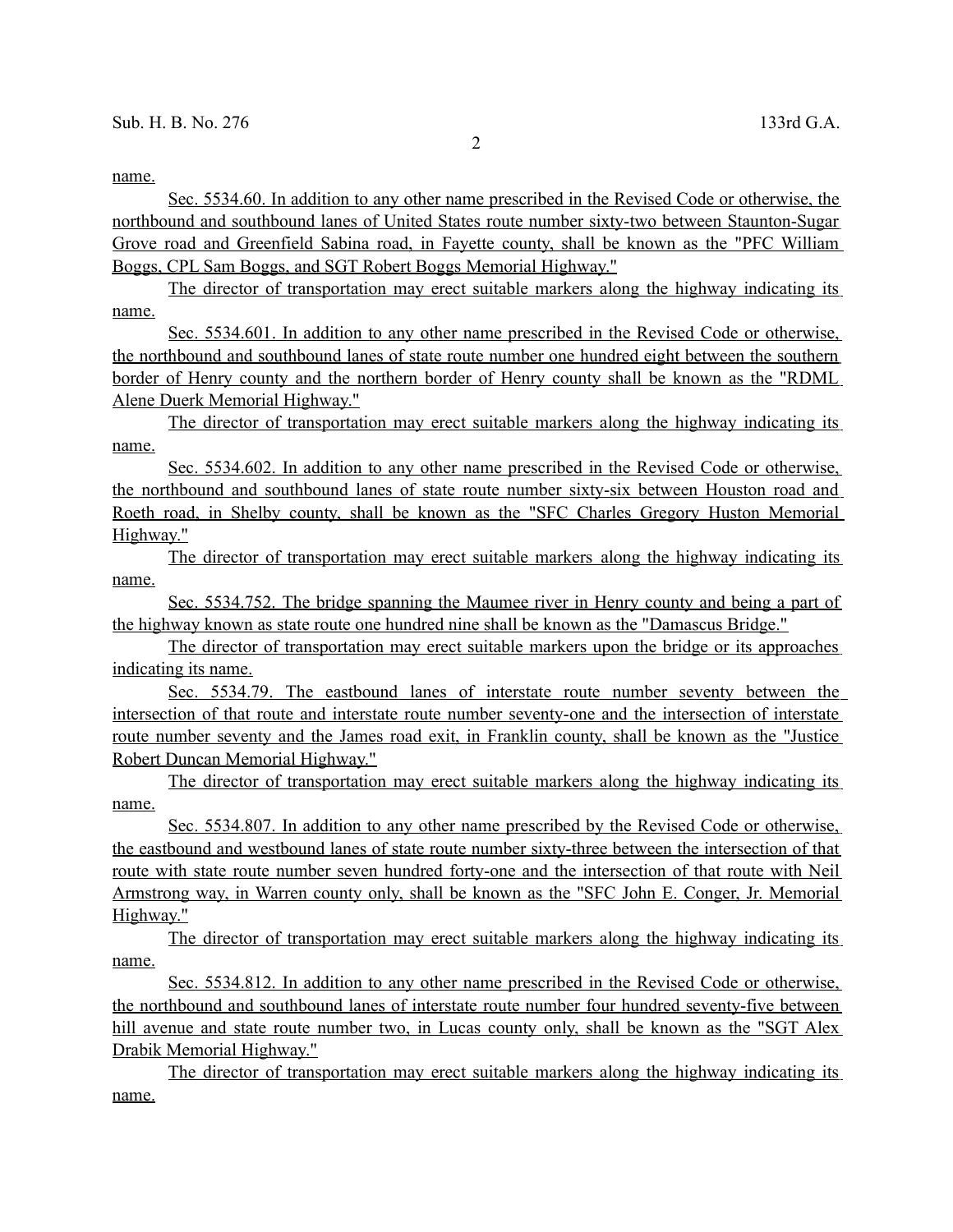Sec. 5534.814. The bridge spanning Grand river that is a part of Fairport road and that is a primary entrance and exit to Fairport Harbor, in Lake county, shall be known as the "Col. Donald Blakeslee Memorial Bridge."

The director of transportation may erect suitable markers upon the bridge or its approaches indicating its name.

Sec. 5534.817. In addition to any other name prescribed in the Revised Code or otherwise, the northbound and southbound lanes of interstate route number seventy-one between the intersections of that route with interstate route number two hundred seventy and United States route number thirty-six, in Franklin and Delaware counties, shall be known as the "Marine PFC LCpl Jacob Spann Memorial Highway."

The director of transportation may erect suitable markers along the highway indicating its name.

 Sec. 5534.818. In addition to any other name prescribed in the Revised Code or otherwise, that portion of the road known as state route number one hundred fifty-two, running in a northerly and southerly direction between the intersection of that route with county road fifty-six and the intersection of that route with township road two hundred forty-nine, in Jefferson county only, shall be known as the "PFC George Dennis McClelland Memorial Highway."

The director of transportation may erect suitable markers along the highway indicating its name.

 Sec. 5534.822. In addition to any other name prescribed by the Revised Code or otherwise, the northbound and southbound lanes of interstate route number seventy-one between state mile marker twenty-two and state mile marker twenty-three in Warren county shall be known as the "Veterans Suicide Memorial Mile."

The director of transportation may erect suitable markers along the highway indicating its name.

Sec. 5534.823. In addition to any other name prescribed by the Revised Code or otherwise, the eastbound and westbound lanes of state route number one hundred twenty-five, between mile marker four and mile marker five, in Brown county only, shall be known as the "PFC M. Preston Wheeler Memorial Highway."

The director of transportation may erect suitable markers along the highway indicating its name.

Sec. 5534.824. In addition to any other name prescribed in the Revised Code or otherwise, the northbound and southbound lanes of state route number sixty-five between the intersection of that route and state route number sixty-four and the intersection of that route and the western border of Wood county, in Wood county only, shall be known as the "Master Chief Special Warfare Operator (SEAL) Edward C. Byers, Jr. Medal of Honor Recipient Highway."

The director of transportation may erect suitable markers along the highway indicating its name.

 Sec. 5534.825. In addition to any other name prescribed in the Revised Code or otherwise, the northbound and southbound lanes of state route number twenty-five between the intersection of that route and United States route number twenty and the intersection of that route and United States route number twenty-three, in Wood county only, shall be known as the "SGT Arthur A. Mora, Jr.

3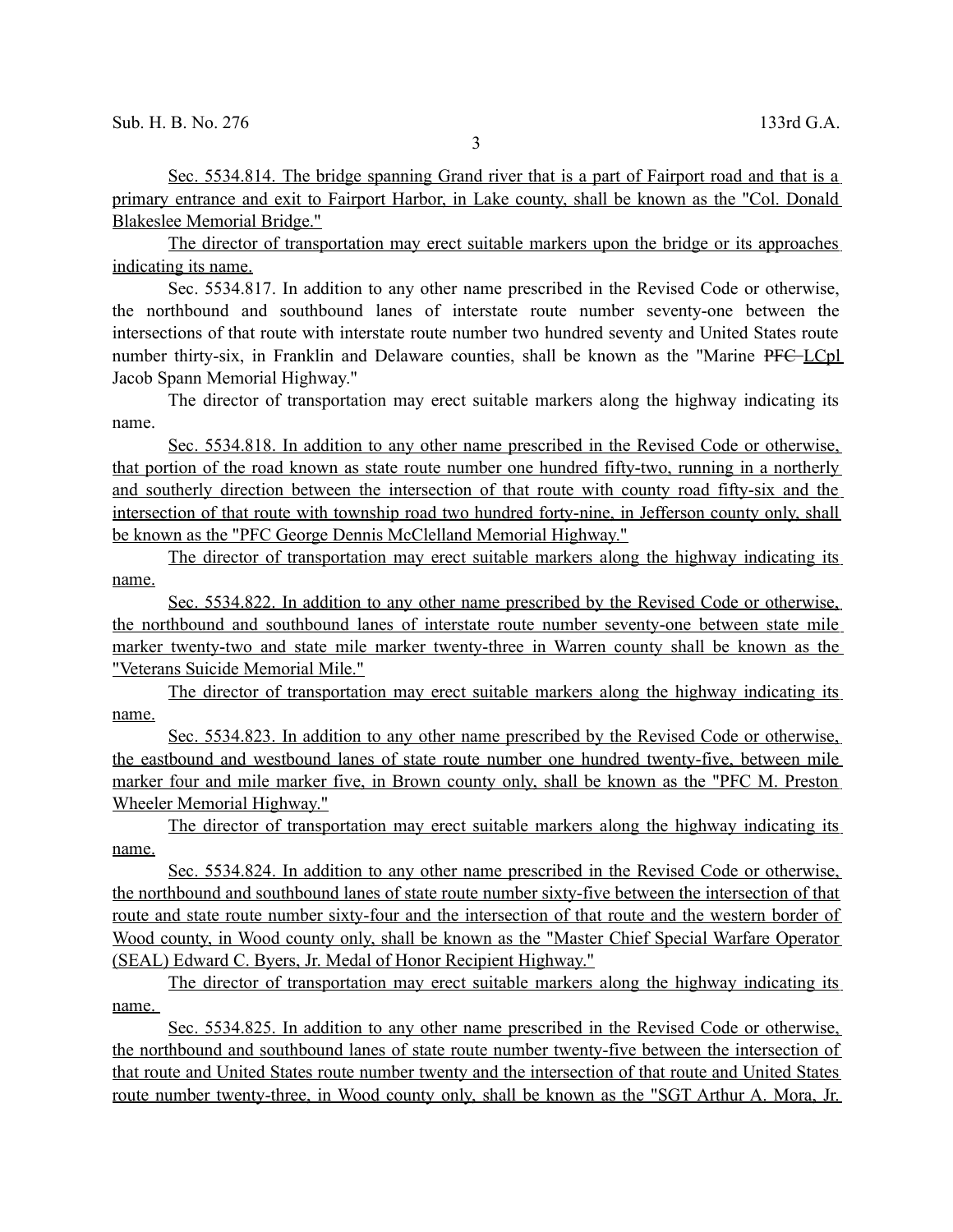Memorial Highway."

The director of transportation may erect suitable markers along the highway indicating its name.

 Sec. 5534.826. In addition to any other name prescribed in the Revised Code or otherwise, the eastbound and westbound lanes of United States route number thirty-six between the intersection of that route and the western border of Coshocton county and the intersection of that route and state route number seventy-nine, in Coshocton county only, shall be known as the "Charles C. Nichols Memorial Highway."

The director of transportation may erect suitable markers along the highway indicating its name.

 Sec. 5534.827. In addition to any other name prescribed by the Revised Code or otherwise, the eastbound and westbound lanes of state route number four hundred twenty-two between the intersection of that route and state route number six hundred sixteen and the intersection of that route and the border of Pennsylvania, in Mahoning county, shall be known as the "PFC Ronald J. Puskarcik Memorial Highway."

The director of transportation may erect suitable markers along the highway indicating its name.

 Sec. 5534.829. In addition to any other name prescribed by the Revised Code or otherwise, the eastbound and westbound lanes of state route number thirty-nine, between the intersection of that route and United States route number sixty-two near the municipal corporation of Berlin, Ohio and the intersection of that route and Joet road, in Holmes county, shall be known as the "Cpl. Fredrick Wayne Miller Memorial Highway."

The director of transportation may erect suitable markers along the highway indicating its name.

Sec. 5534.833. In addition to any other name prescribed by the Revised Code or otherwise, the eastbound and westbound lanes of state route number two hundred sixty-one, between the intersection of that route and home avenue and the intersection of that route where it joins north main street, in the municipal corporation of Akron in Summit county, shall be known as the "Cpl. Andrew D. Brownfield Memorial Highway."

The director of transportation may erect suitable markers along the highway indicating its name.

 Sec. 5534.834. In addition to any other name prescribed by the Revised Code or otherwise, the northbound and southbound lanes of state route number seventy-two between the intersection of that route and Wilmington road and the intersection of that route and United States route number thirty-five, in Greene county only, shall be known as the "LCpl David E. Morton Memorial Highway."

The director of transportation may erect suitable markers along the highway indicating its name.

 Sec. 5534.871. In addition to any other name prescribed in the Revised Code or otherwise, the eastbound and westbound lanes of state route number five hundred fifty between the intersection of that route and Barnett ridge road and the intersection of that route and stone quarry road, in Washington county, shall be known as the "SGT Meredith L. Barnett Memorial Highway."

4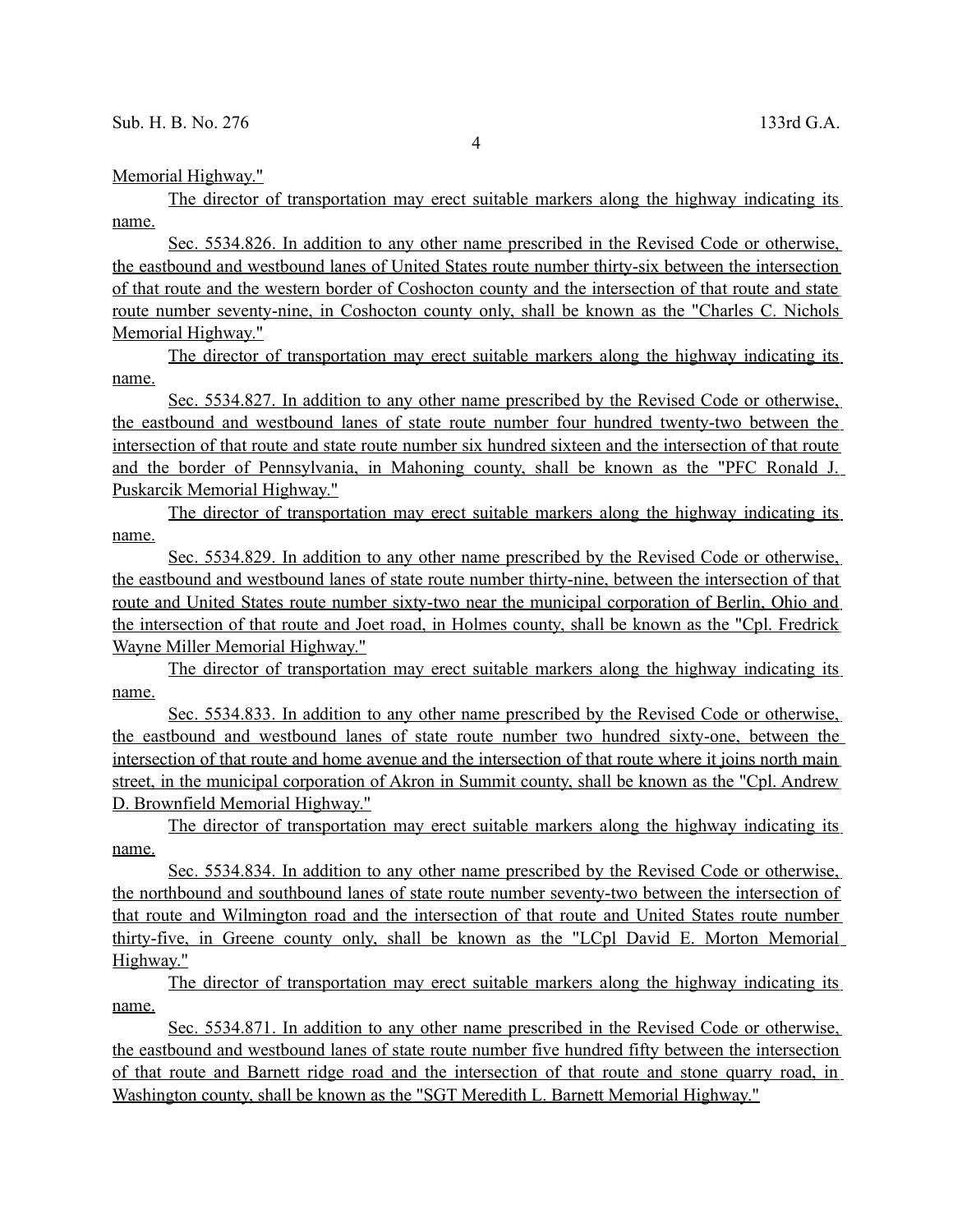The director of transportation may erect suitable markers along the highway indicating its name.

Sec. 5534.881. In addition to any other name prescribed in the Revised Code or otherwise, the northbound and southbound lanes of state route number ninety-nine between the intersection of that route and county road number sixty-four and the intersection of that route and county road number one hundred nineteen, in Huron county, shall be known as the "Lance Corporal James Sprowl Memorial Highway."

The director of transportation may erect suitable markers along the highway indicating its name.

 Sec. 5534.882. In addition to any other name prescribed in the Revised Code or otherwise, the northbound and southbound lanes of state route number forty-eight between east Stroop road and east Dorothy lane, in the municipal corporation of Kettering in Montgomery county, shall be known as the "CWO3 James E. Groves III Memorial Highway."

The director of transportation may erect suitable markers along the highway indicating its name.

 Sec. 5534.883. In addition to any other name prescribed in the Revised Code or otherwise, the northbound and southbound lanes of United States route number twenty-three between mile marker six and mile marker eight, within Ross county, shall be known as the "SGT Michael Keith Hamner Memorial Highway."

The director of transportation may erect suitable markers along the highway indicating its name.

 Sec. 5534.884. In addition to any other name prescribed in the Revised Code or otherwise, the northbound and southbound lanes of state route number sixty-five between county road H and state route number one hundred ten, in Henry county, shall be known as the "LTC Kevin Sonnenberg Memorial Highway."

The director of transportation may erect suitable markers along the highway indicating its name.

 Sec. 5534.885. The bridge spanning state route number eleven, located in Canfield township in Mahoning county, and being part of the highway known as United States route number two hundred twenty-four, shall be known as the "Canfield Armed Forces Bridge."

The director of transportation may erect suitable markers upon the bridge or its approaches indicating its name.

 Sec. 5534.886. The bridge spanning interstate route number seventy-six, located in Canfield township in Mahoning county, and being part of the road known as Herbert road, shall be known as the "Canfield First Responders Bridge."

The director of transportation may erect suitable markers upon the bridge or its approaches indicating its name.

 Sec. 5534.887. The bridge spanning interstate route number seventy-six, located in Canfield township in Mahoning county, and being part of the highway known as state route number forty-six, shall be known as the "Lewis John Speece, Jr. Memorial Bridge."

The director of transportation may erect suitable markers upon the bridge or its approaches indicating its name.

5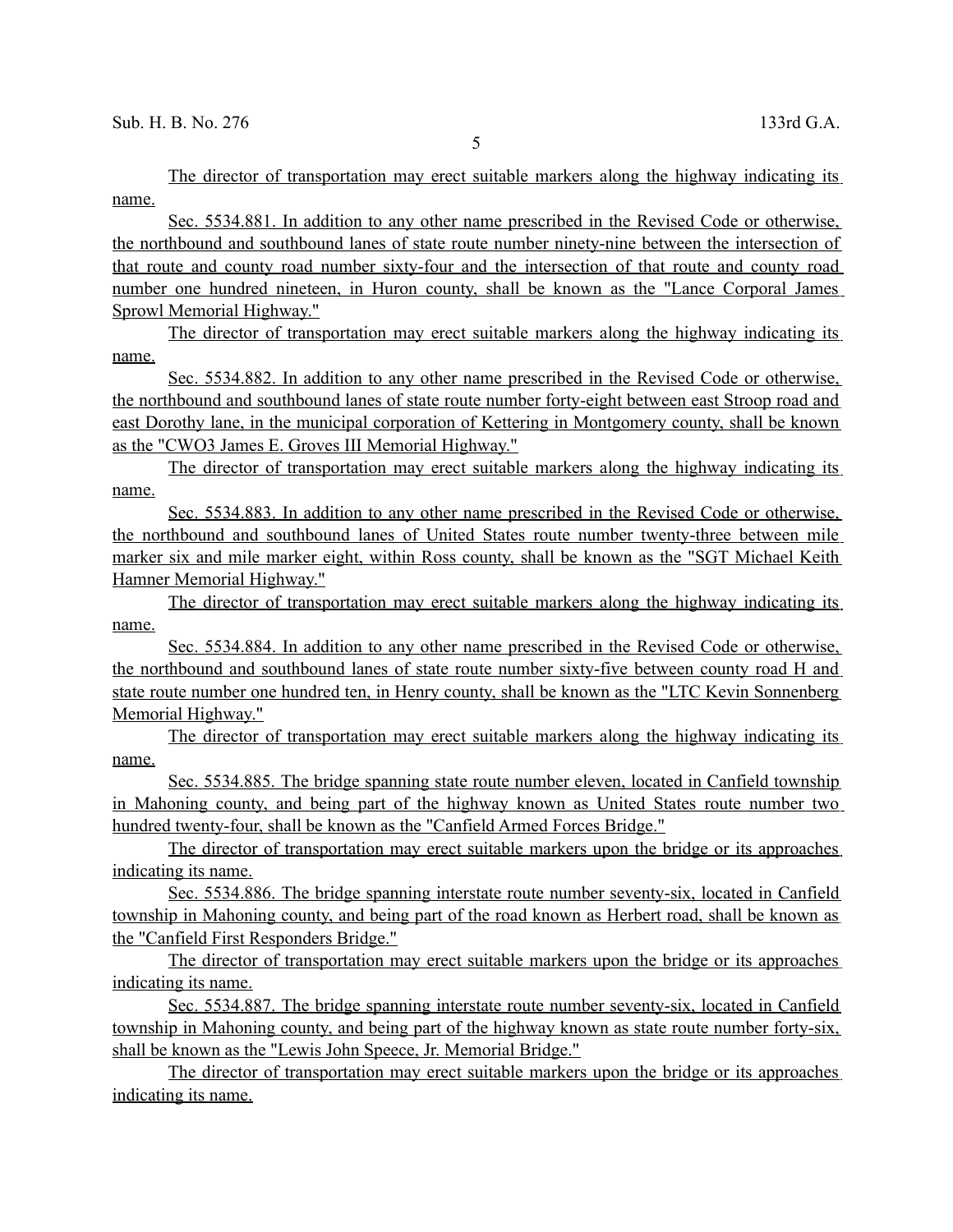Sec. 5534.888. In addition to any other name prescribed by the Revised Code or otherwise, the eastbound and westbound lanes of United States route number six, between the intersection of that route and Frailey road and the intersection of that route and Hahn road, in Erie county, shall be known as the "SGT Theodore Ward Memorial Highway."

The director of transportation may erect suitable markers along the highway indicating its name.

 Sec. 5534.89. (A) In addition to any other name prescribed in the Revised Code or otherwise, the portion of the road known as state route number fifty-three, commencing at the intersection of that route and water street and proceeding in a southerly direction to the Catawba island township line in Ottawa county shall be known as the "Catawba Island Township Veterans Memorial Highway."

(B) The director of transportation may erect suitable markers along the highway indicating its name.

(C) Subject to approval by the director in relation to the marker location, size, color, format, and method of placement, the Catawba island township board of trustees may erect auxiliary markers in conjunction with the markers erected by the director under division (B) of this section, displaying the following names and any other name of a United States military veteran approved by the board:

(1) Private First Class William E. Galloway;

(2) SP4 James M. Davenport.

The Catawba island township board of trustees may alternate the approved auxiliary markers on a periodic basis.

Sec. 5534.893. In addition to any other name in the Revised Code or otherwise, the northbound eastbound and southbound westbound lanes of United States route number thirty-three between McCalla township road number ninety-four and township road number ninety-ninetwo hundred twenty-one, in Logan county only, shall be known as the "Army Staff Sgt. Dennis J. Hansen Memorial Highway."

The director of transportation may erect suitable markers along the highway indicating its name.

Sec. 5534.894. In addition to any other name in the Revised Code or otherwise, the northbound and southbound lanes of United States route number thirty-three sixty-eight between township road number ninety-nine thirty-seven and county township road number one hundred thirtythree, in Logan county only, shall be known as the "Army National Guard Sgt. Jeremy M. Hodge Memorial Highway."

The director of transportation may erect suitable markers along the highway indicating its name.

Sec. 5534.895. In addition to any other name in the Revised Code or otherwise, the northbound eastbound and southbound westbound lanes of United States route number thirty-three between east Sandusky avenue state route number five hundred forty and eounty road state route number fivetwo hundred ninety-two, in Logan county only, shall be known as the "Marine Gunnery Sgt. David S. Spicer Memorial Highway."

The director of transportation may erect suitable markers along the highway indicating its name.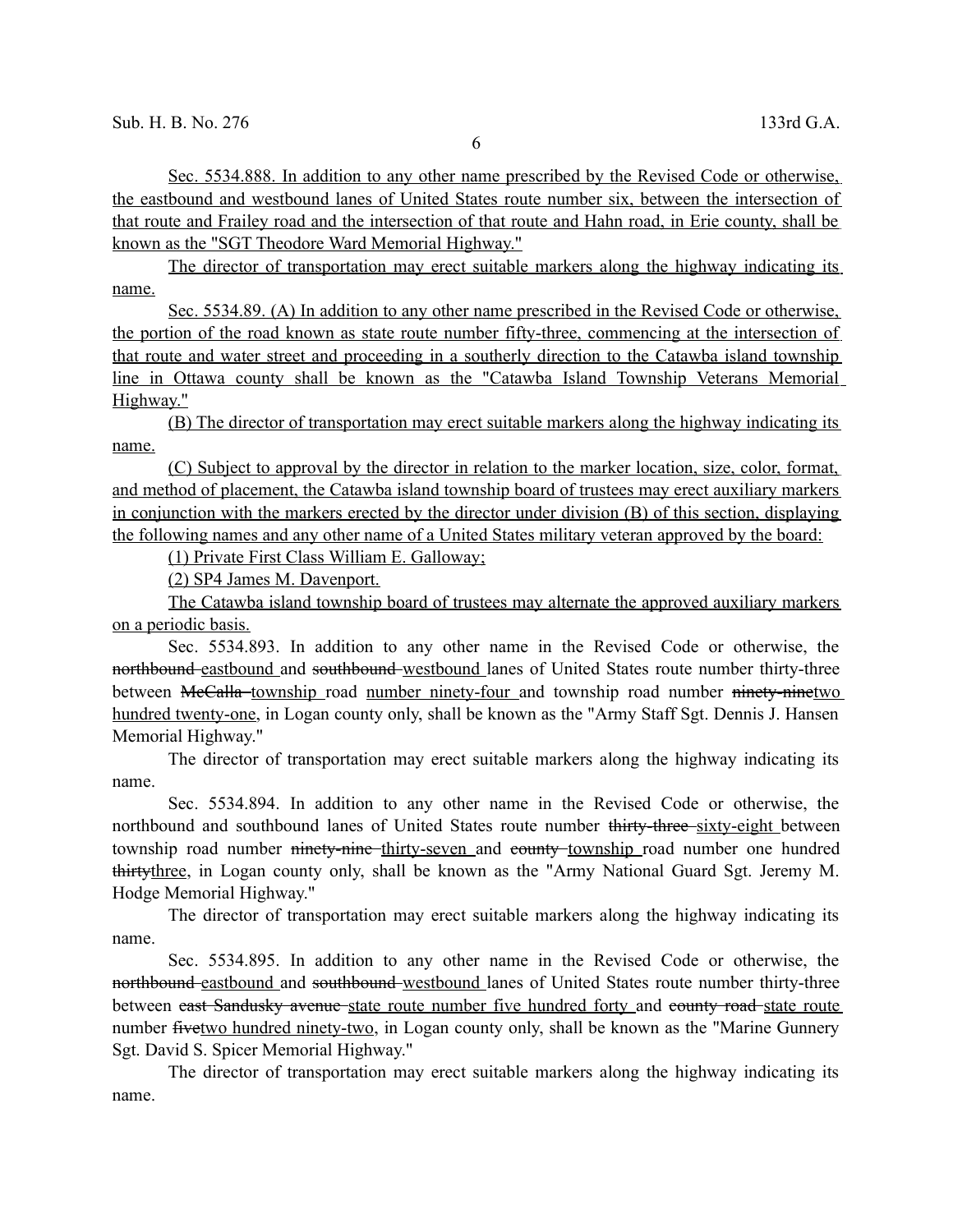Sec. 5534.896. The bridge that is part of state route number six hundred three, located in the village of Plymouth in Huron and Richland counties, and being a part of the road known as Trux street, shall be known as the "Trucks Bridge."

The director of transportation may erect suitable markers upon the bridge or its approaches indicating its name.

 Sec. 5534.898. In addition to any other name prescribed by the Revised Code or otherwise, the northbound and southbound lanes of state route number four between the intersection of that route and Owens road west and the intersection of that route and Somerlot Hoffman road west, in Marion county only, shall be known as the "SGT David S. Harris Memorial Highway."

The director of transportation may erect suitable markers along the highway indicating its name.

 Sec. 5534.91. In addition to any other name prescribed in the Revised Code or otherwise, the southbound lane of interstate route number seventy-one commencing at mile marker one hundred two and continuing to mile marker one hundred, in Franklin county, shall be known as the "James H. Hough Memorial Highway."

The director of transportation may erect suitable markers along the highway indicating its name.

 Sec. 5534.913. In addition to any other name prescribed in the Revised Code or otherwise, the northbound and southbound lanes of interstate route number two hundred seventy-one between South Woodland road and Harvard road, in Cuyahoga county, shall be known as the "Ronald H. Barron Memorial Highway."

The director of transportation may erect suitable markers along the highway indicating its name.

Sec. 5534.916. In addition to any other name prescribed in the Revised Code or otherwise, the eastbound and westbound lanes of United States route number twenty-two, between the intersection of that route and state route number one hundred eighty-eight and the intersection of that route number and state route number thirty-seven, in Fairfield county, shall be known as the "Officer M. Scott Moyer Memorial Highway."

The director of transportation may erect suitable markers along the highway indicating its name.

SECTION 2. That existing sections 5534.817, 5534.893, 5534.894, and 5534.895 of the Revised Code are hereby repealed.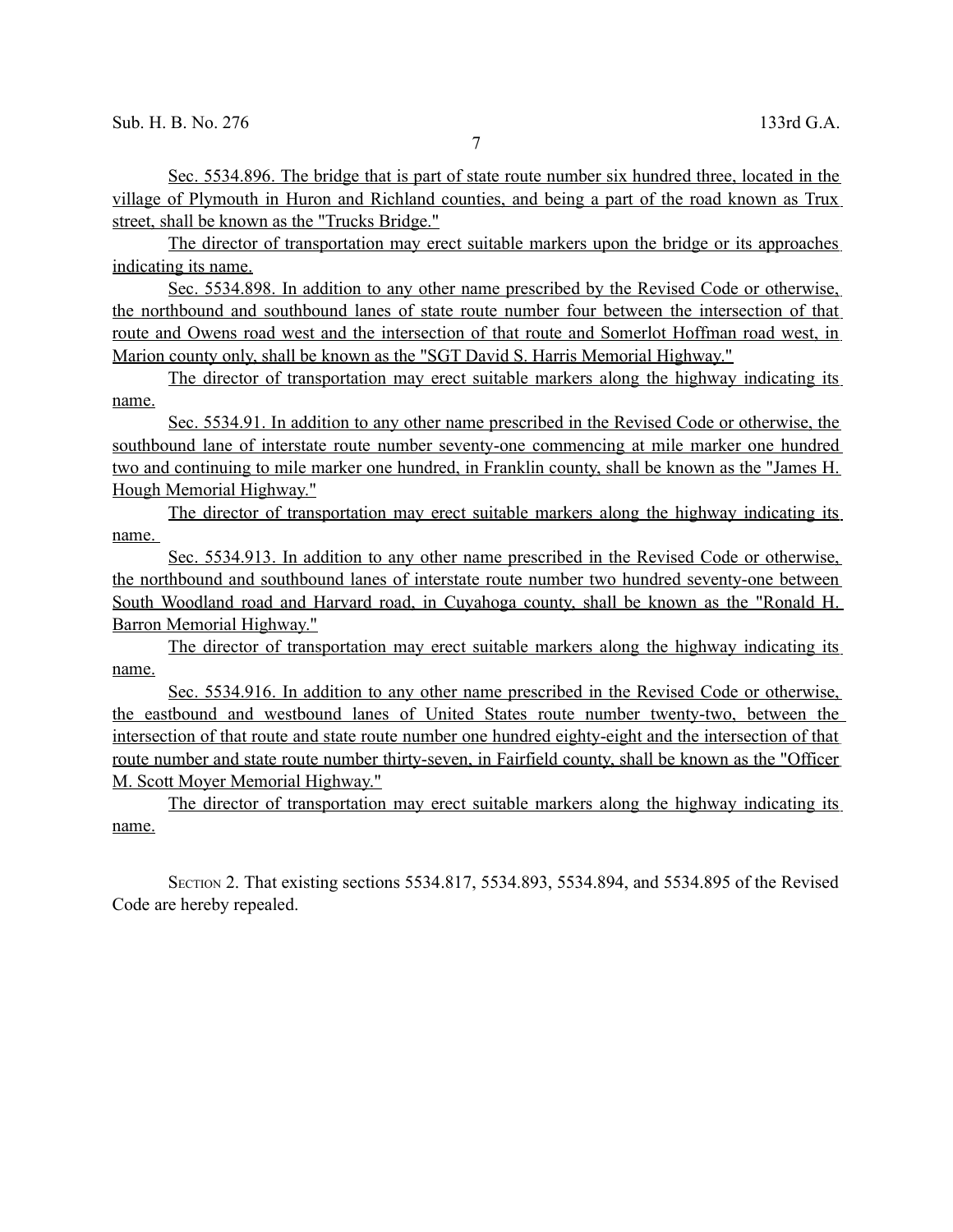*Speaker \_\_\_\_\_\_\_\_\_\_\_\_\_\_\_\_\_\_\_ of the House of Representatives.*

8

*President \_\_\_\_\_\_\_\_\_\_\_\_\_\_\_\_\_\_\_ of the Senate.*

Passed \_\_\_\_\_\_\_\_\_\_\_\_\_\_\_\_\_\_\_\_\_\_\_\_, 20\_\_\_\_

Approved \_\_\_\_\_\_\_\_\_\_\_\_\_\_\_\_\_\_\_\_\_\_\_\_, 20\_\_\_\_

*Governor.*